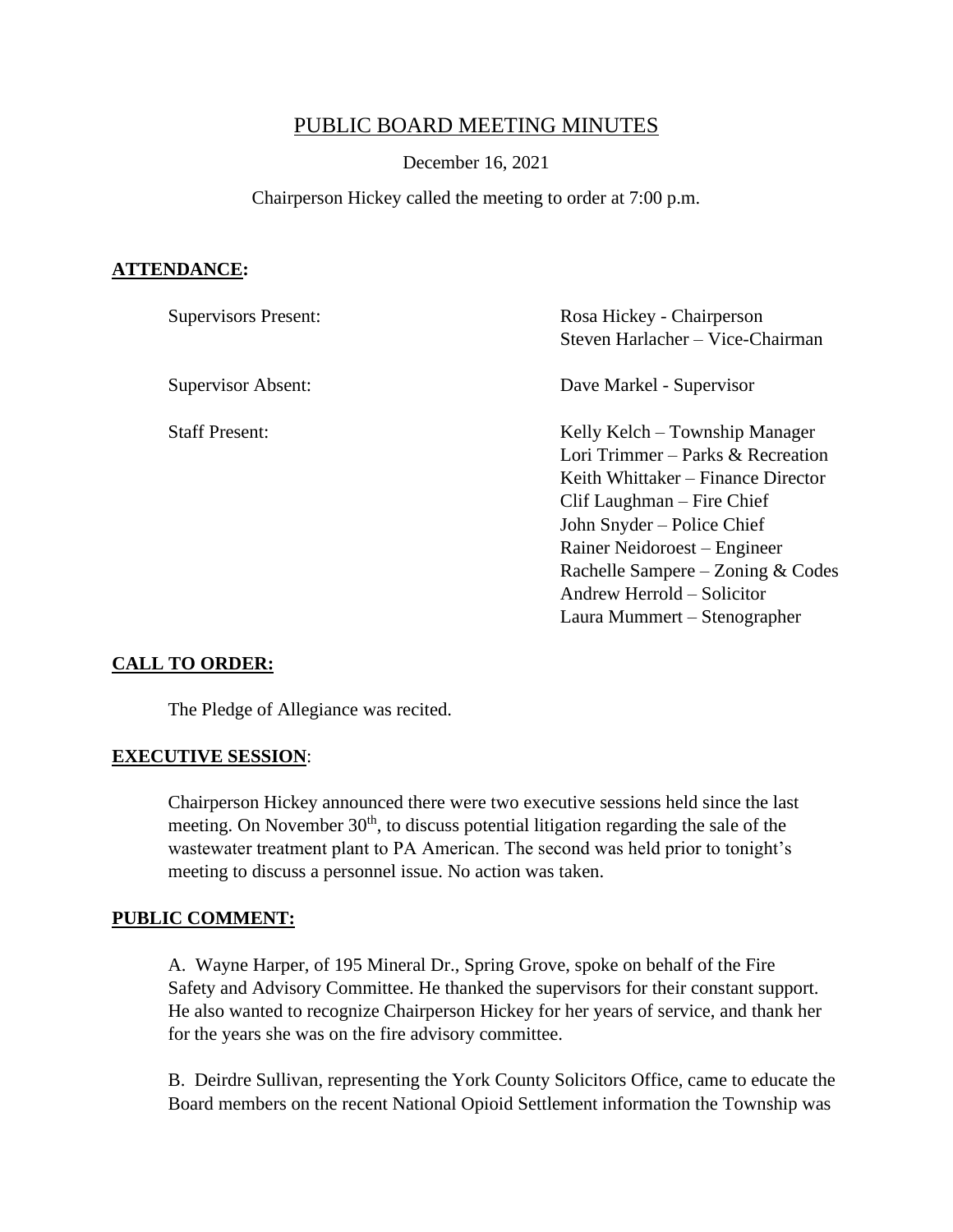asked to sign into. Ms. Sullivan gave a brief description of what the settlement entails, and that if the Township signs on there is a possibility it could receive some funding from the County for pro-opioid fighting programs. The Board asked some questions, and Ms. Sullivan answered all questions.

### **APPROVAL OF MINUTES:**

A. The minutes of the November 11, 2021, Public Board Meeting were provided for approval. Motion to approve the Public Meeting Minutes of November 11, 2021, as presented.

| <b>MOTION:</b> | S. Harlacher |
|----------------|--------------|
| <b>SECOND:</b> | R. Hickey    |

### **OPEN FLOOR DISCUSSION:**

No discussion was made.

#### **OLD BUSINESS:**

A. LOGOSWORKS SAFETY COLLABORATIVE: Discussion and questions asked by the Board to Andy Herrold and Chief Snyder. All questions were answered. Motion to approve entering into an agreement with Logosworks Safety Collaborative, and allow Chief John Snyder to sign the agreement.

MOTION: S. Harlacher SECOND: R. Hickey

B. RV PARKING ORDINANCE: Discussion on living in RV's parked on a public road. Different options were weighed by the Board, and a decision was made to have the Township Solicitor draft and advertise an Ordinance to be voted on at a later date.

#### **NEW BUSINESS:**

A. RESOLUTION 21-19 ADOPTION OF 2022 BUDGET: Motion to approve Resolution 21-19, adoption of the 2022 General Fund Budget as advertised.

| MOTION:        | R. Hickey    |
|----------------|--------------|
| <b>SECOND:</b> | S. Harlacher |

MOTION PASSED UNANIMOUSLY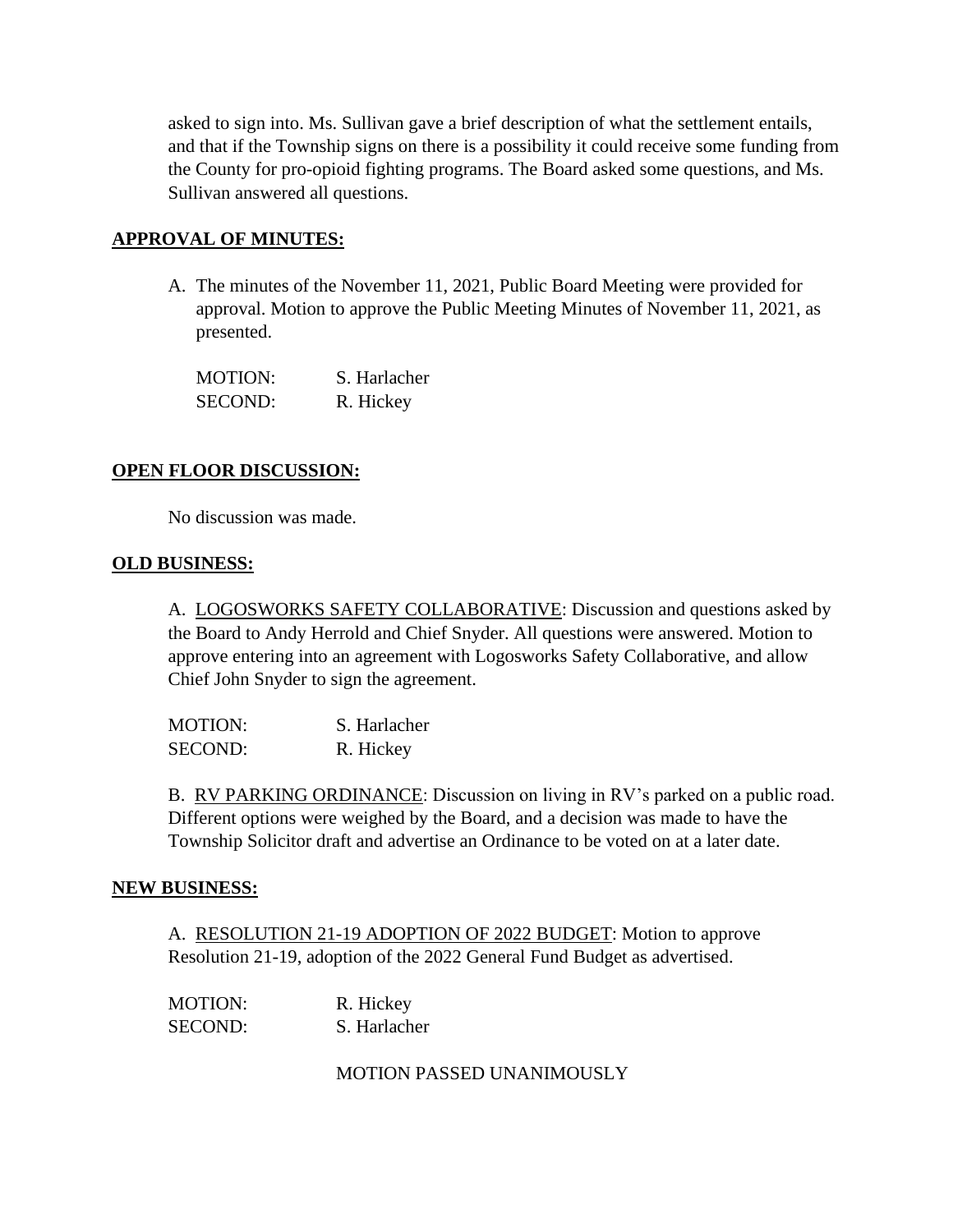B. RESOLUTION 21-20 FIX ASSESSMENT RATES FOR STREET LIGHTS: Motion to approve Resolution 21-20, fixing assessment rates for the year 2022 for street lighting purposes. Rates will remain unchanged at \$.60 per linear foot for improved property, and \$.15 per linear foot for unimproved property.

| <b>MOTION:</b> | S. Harlacher |
|----------------|--------------|
| <b>SECOND:</b> | R. Hickey    |

### MOTION PASSED UNANIMOUSLY

C. RESOLUTION 21-21 ESTABLISHING A TAX RATE FOR 2022: Motion to approve Resolution 21-21, a tax levy resolution, establishing the tax rate for the year 2022 at 1.75 mills. The rate will remain unchanged.

| <b>MOTION:</b> | R. Hickey    |
|----------------|--------------|
| SECOND:        | S. Harlacher |

### MOTION PASSED UNANIMOUSLY

D. RESOLUTION 21-22 REFUSE DISPOSAL FEES: Motion to approve Resolution 21-22, establishing refuse disposal fees for 2022. The rate will remain unchanged for 2022, even though there was an increase by York County Solid Waste Authority.

| <b>MOTION:</b> | S. Harlacher |
|----------------|--------------|
| SECOND:        | R. Hickey    |

## MOTION PASSED UNANIMOUSLY

E. RESOLUTION 21-23 ESTABLISHING SEWER RENTALS: Motion to approve Resolution 21-23, establishing sewer rentals and charges for the Shiloh sanitary sewer system and the Lincolnway sewer system for the year 2022. The rates will remain unchanged at \$170 residential base rate and \$180 for 31,800 gallons base rate plus an additional \$8 per thousand gallons over the base amount.

| <b>MOTION:</b> | R. Hickey    |
|----------------|--------------|
| <b>SECOND:</b> | S. Harlacher |

#### MOTION PASSED UNANIMOUSLY

#### F. TRAFFIC SIGNAL AND STREET LIGHTING MAINTENANCE AND REPAIR

SERVICES CONTRACT AWARD: Motion to approve awarding the contract to Pennsylvania PERCS, Inc for traffic signal and street lighting maintenance and repair for a period of three (3) years. Pennsylvania PERCS Inc. was the only bidder for this service.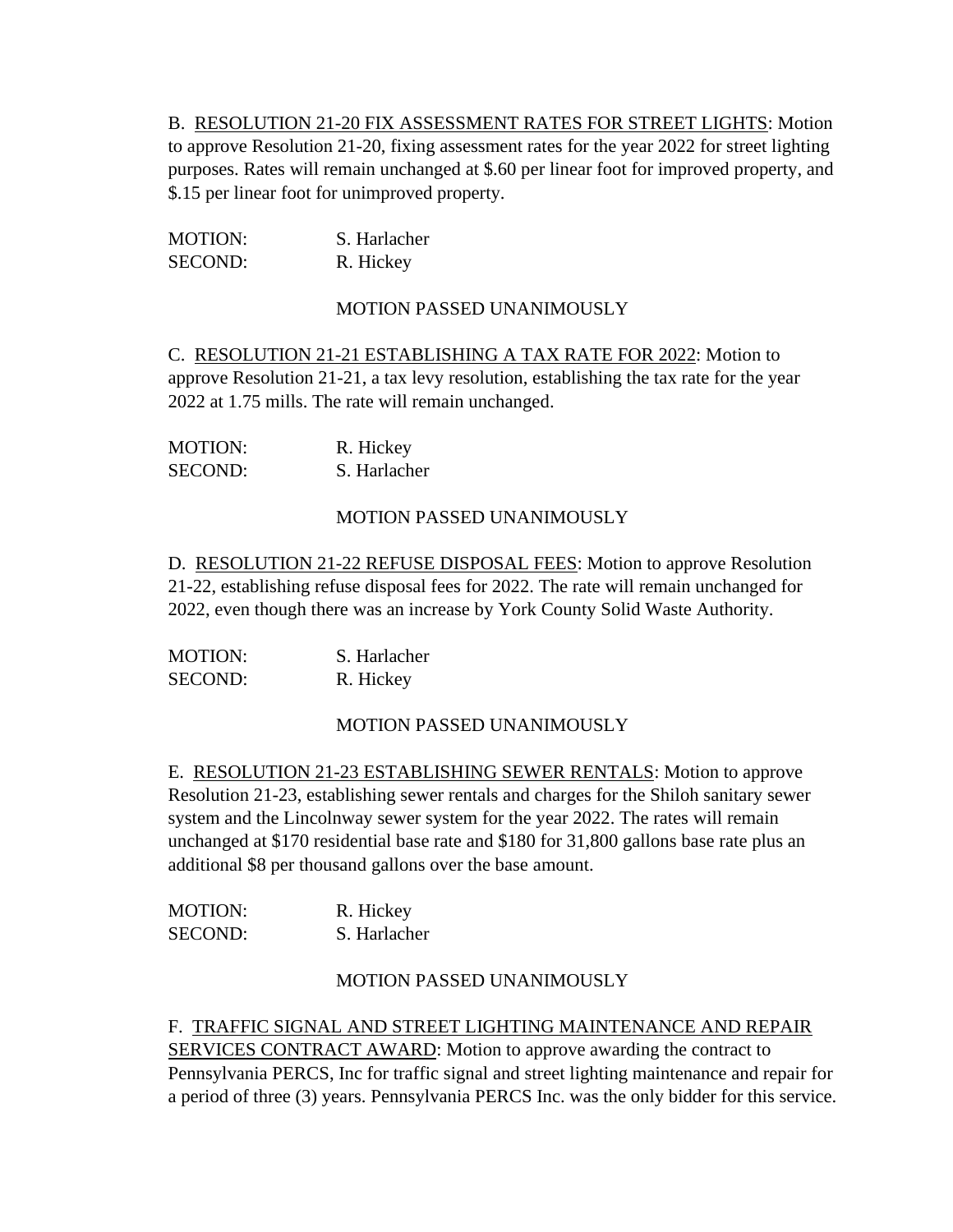| <b>MOTION:</b> | S. Harlacher |
|----------------|--------------|
| SECOND:        | R. Hickey    |

#### G. BID AWARD FOR VEHICLE EXHAUST REMOVAL SYSTEM FOR BOTH FIRE

STATIONS: Motion to approve awarding the bid for vehicle exhaust removal system for both fire stations to Air Cleaning Systems, Inc. in the amount of \$154,960.00. \$147,580.95 of the funds will come from the Assistance to Firefighters Grant awarded in September. The remaining \$7,379.05 is the 5% match we are required to pay and has been placed in the 2022 budget.

| <b>MOTION:</b> | R. Hickey    |
|----------------|--------------|
| <b>SECOND:</b> | S. Harlacher |

#### MOTION PASSED UNANIMOUSLY

H. NATURAL GAS CONTRACT: Motion to ratify staff decision to sign a natural gas contract with WGL for sixty (60) months at \$4.64 per dth. This was based on the Townships Natural Gas Representative, AAPI recommendation as prices continue to increase.

| <b>MOTION:</b> | S. Harlacher |
|----------------|--------------|
| <b>SECOND:</b> | R. Hickey    |

#### MOTION PASSED UNANIMOUSLY

I. PUBLIC WORKS LABOR CONTRACT: Motion to ratify the Public Works new four (4) year labor contract agreement as provided.

| <b>MOTION:</b> | R. Hickey    |
|----------------|--------------|
| <b>SECOND:</b> | S. Harlacher |

#### MOTION PASSED UNANIMOUSLY

J. RESOLUTION 21-24 AMERICAN RESCUE FUNDS: Discussion was made on what areas the funds will be spent that were received from the American Rescue Act. They were written on the physical copy of Resolution 21-24. They include upgrades to the Board room technology, stormwater management, police & fire radios, rescue truck for fire department, sewer line repairs, sewer pump station repairs, and other police safety issues. Motion to approve Resolution 21-24, stating anticipated primary intended uses for the Township allotment of the American Rescue Act Funds.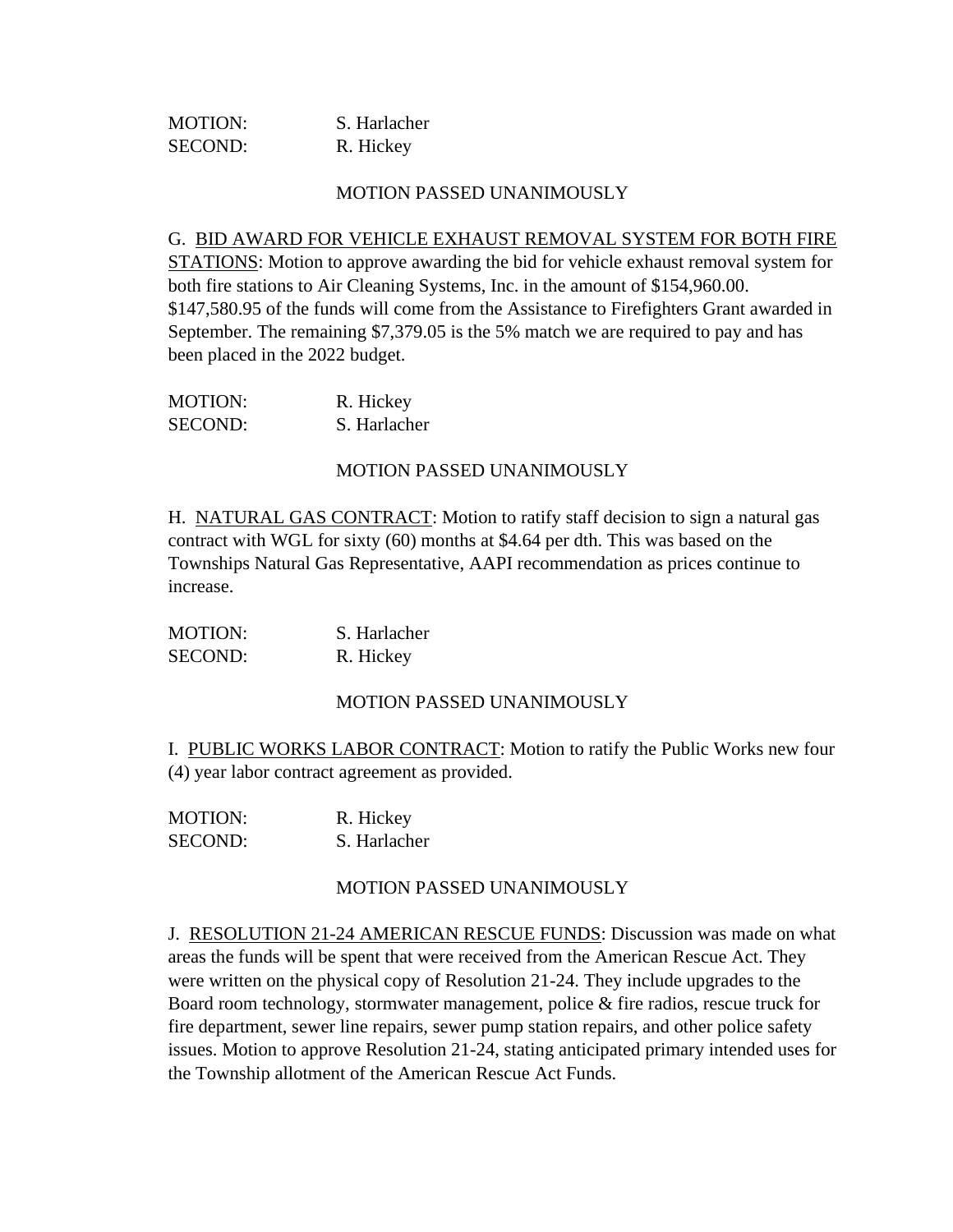| <b>MOTION:</b> | S. Harlacher |
|----------------|--------------|
| SECOND:        | R. Hickey    |

K. WESTGATE CAMPUS PLANNING EXEMPTION: Motion to approve staff recommendation to approve a planning exemption for the proposed 47 +/- acre development due to the fact that a planning module for 36,050 gallons per day was previously approved with a previously approved plan.

| MOTION:        | R. Hickey    |
|----------------|--------------|
| <b>SECOND:</b> | S. Harlacher |

#### MOTION PASSED UNANIMOUSLY

L. POLICE SALE OF EXCESS EQUIPMENT: Motion to approve authorization for the police department to sell through auction an excess police vehicle.

| <b>MOTION:</b> | S. Harlacher |
|----------------|--------------|
| SECOND:        | R. Hickey    |

MOTION PASSED UNANIMOUSLY

M. GLICK FIRE EQUIPMENT AND PIERCE MANUFACTURING CONTRACT: Motion to approve authorizing Chief Laughman to enter a contract with Glick Fire Equipment and Pierce Manufacturing for the purchase of a new Pierce Enforcer Pumper in the amount of \$662,641.00. There is a pre-pay discount, so the final price will be \$606,675.00. The West Manchester Township Fireman's Relief Association will be contributing \$100,000.00 towards the project. Estimated delivery is early 2023.

| <b>MOTION:</b> | R. Hickey    |
|----------------|--------------|
| <b>SECOND:</b> | S. Harlacher |

#### MOTION PASSED UNANIMOUSLY

N. RESOLUTION 21-25 RECOGNIZING SUPERVISOR ROSA G. HICKEY: Motion to approve Resolution 21-25, recognizing Supervisor Rosa G. Hickey for her eighteen (18) years of outstanding service to the residents of West Manchester Township as Township Supervisor.

| <b>MOTION:</b> | S. Harlacher |
|----------------|--------------|
| <b>SECOND:</b> | D. Markel    |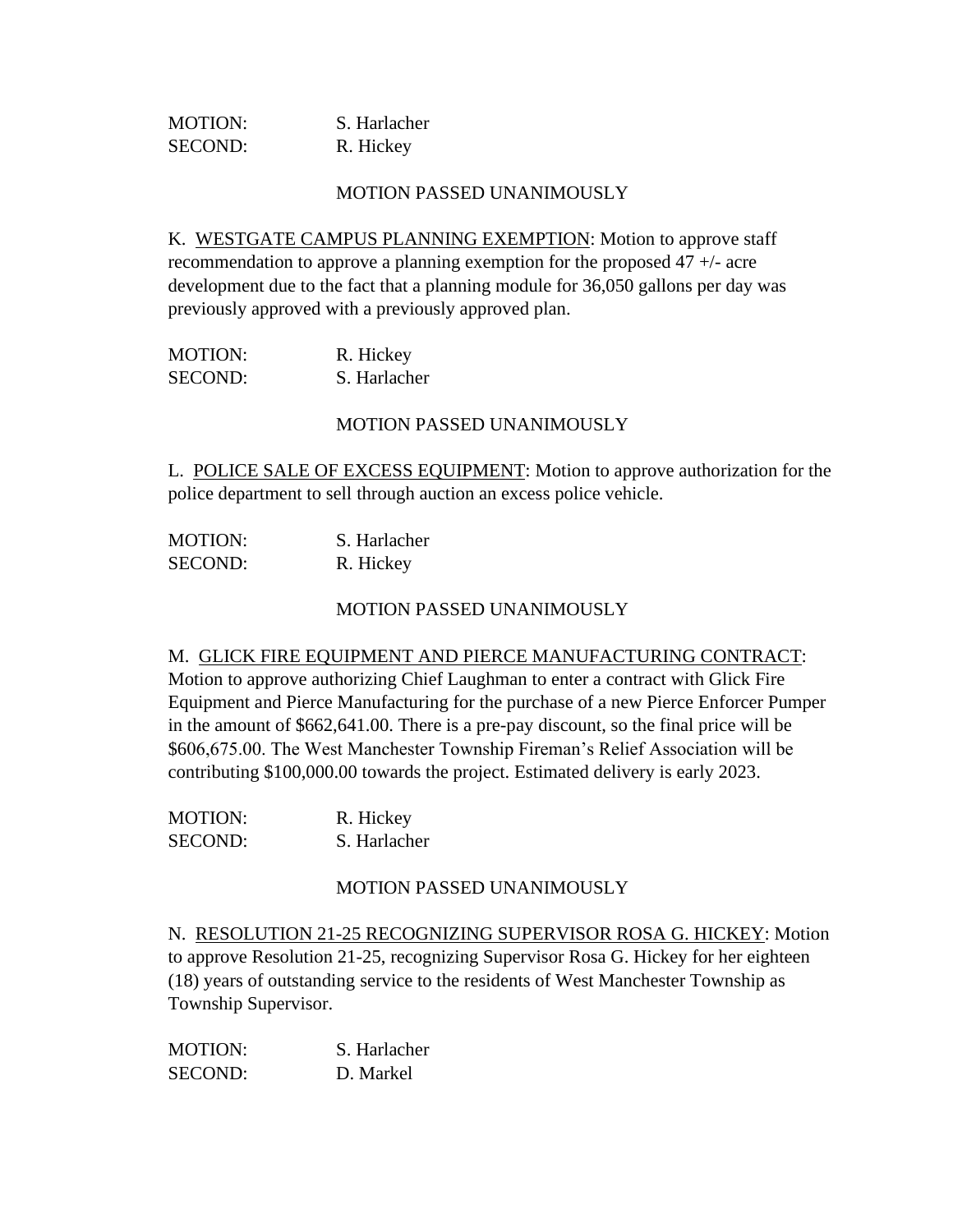### **ADMINISTRATIVE REPORTS:**

- A. RECREATION DIRECTOR: Director Trimmer's report was reviewed. Trimmer mentioned the Winter Newsletter will be delivered in January.
- B. FINANCE DIRECTOR: Director Whittaker's report was reviewed. Whittaker thanked Supervisor Hickey for her service.
- C. FIRE CHIEF: Chief Laughman's report was reviewed. Laughman echoed that of Mr. Harper's comments from the Fire Advisory Committee in thanking Supervisor Hickey for her service.
- D. POLICE CHIEF: Chief Snyder's report was reviewed. Snyder wanted to commend his detectives and officers regarding the shooting on November 18<sup>th</sup>. Snyder also thanked Supervisor Hickey for her service.
- E. TOWNSHIP MANAGER: Manager Kelch's report was reviewed. No further questions.
- F. ENGINEER: Engineer Neideroest's report was reviewed. No further questions.
- G. ZONING OFFICER: Officer Sampere's report was reviewed. Sampere thanked Supervisor Hickey for her service.
- H. SOLICITOR: Solicitor Herrold's report was reviewed. Herrold thanked Supervisor Hickey for her service.
- I. PUBLIC WORKS DIRECTOR: There was no report from the public works director for the December meeting.

## **STORMWATER MANAGEMENT/MS4**

Zoning Officer Sampere noted that the Township's MS4 Storm Water Inspector is available Monday thru Friday 8 a.m. to 4:30 p.m. to answer any questions related to storm water management.

**BILLS:** Motion to pay bills as presented:

| <b>FUNDS</b>                   | <b>CHECK NO.</b> |     | <b>AMOUNT</b>  |
|--------------------------------|------------------|-----|----------------|
| General Fund                   | 31432-31606      |     | 536,444.46     |
| Liquid Fuels                   | 1078-1090        |     | 20,259.76      |
| Sewer Fund                     | 5047-5093        |     | \$1,721,411.29 |
| Payroll#24 Pay Ending 11/20/21 | Paytime Vouchers |     | 117,598.10     |
| Payroll#25 Pay Ending 12/04/21 | Paytime Vouchers | SS. | 127,354.08     |